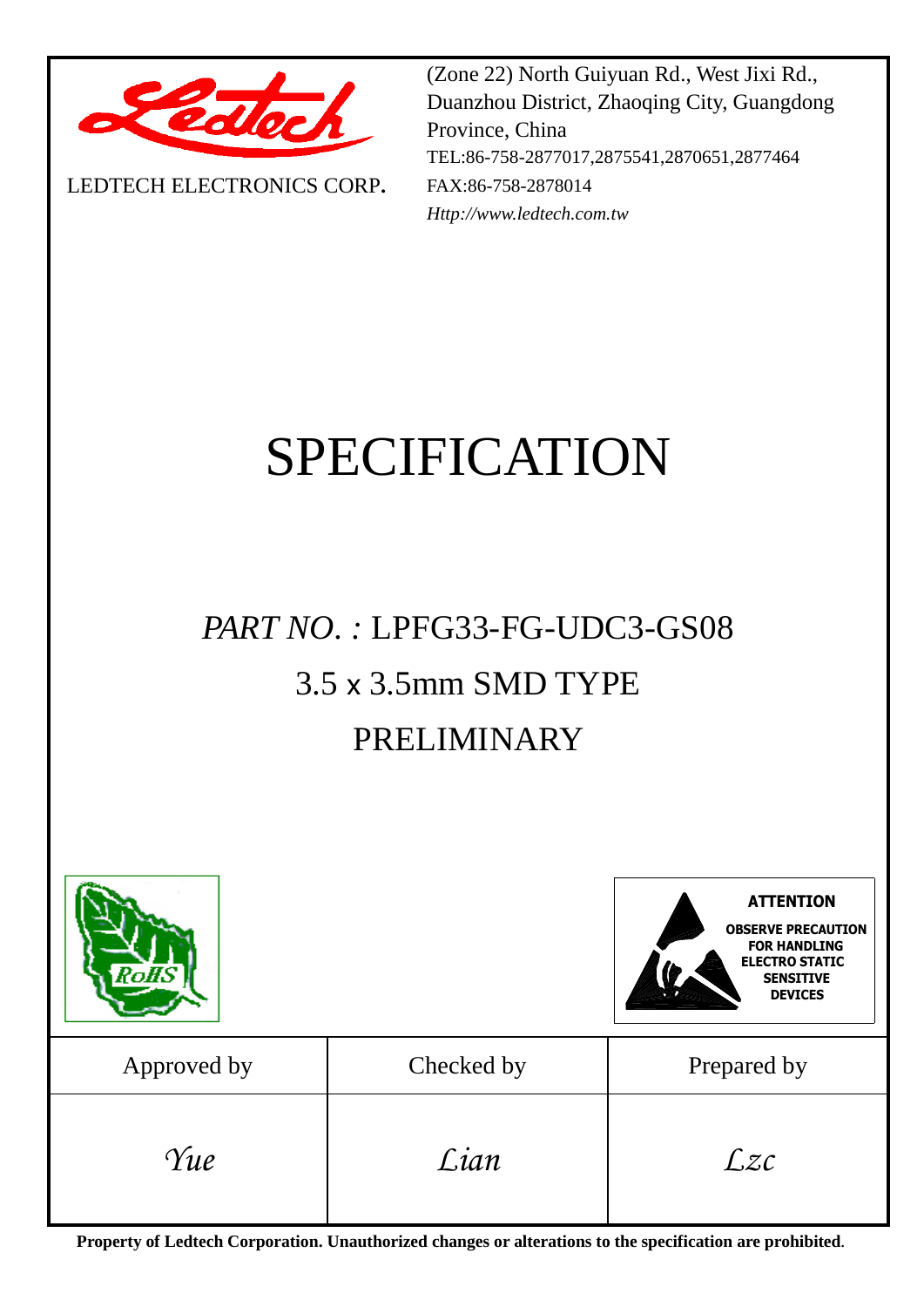



## **Bottom View**



#### **Notes:**

- 1. All dimensions are in mm.
- 2. The specifications, characteristics and technical data described in the datasheet are subject to change without notice.
- 3. Tolerance is  $\pm 0.25$ mm unless otherwise noted.

#### **Description**

|                     | LED Chip                          |               | Lens Color      |  |
|---------------------|-----------------------------------|---------------|-----------------|--|
| Part No.            | <b>Emitting Color</b><br>Material |               |                 |  |
| LPFG33-FG-UDC3-GS08 | InGaN/Sapphire                    | <b>YELLOW</b> | Yellow diffused |  |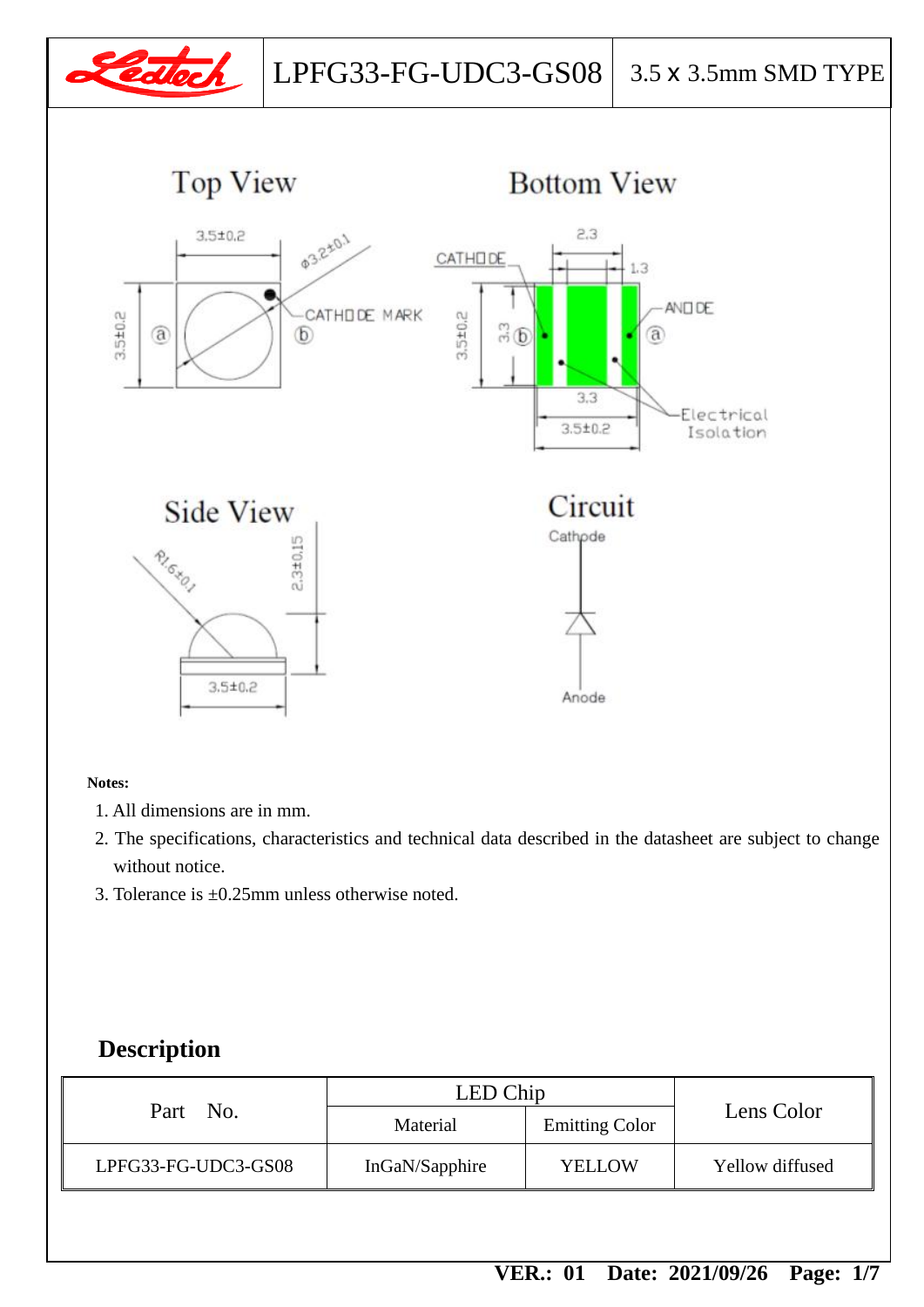

## **Absolute Maximum Ratings at Ta=25** ℃

| Parameter                                          | Symbol      | Rating         | Unit                 |
|----------------------------------------------------|-------------|----------------|----------------------|
| <b>Reverse Voltage</b>                             | <b>VR</b>   | 5              | $\bf V$              |
| D.C. Forward Current                               | <b>If</b>   | 700            | mA                   |
| Peak Current(1/10Duty Cycle,0.1ms Pulse<br>Width.) | If $(Peak)$ | 1500           | mA                   |
| <b>LED Junction Temperature</b>                    | TJ          | 150            | $\mathrm{C}^{\circ}$ |
| <b>Storage Temperature Range</b>                   | Tstg.       | $-10$ to $+85$ | $\int_{0}^{\infty}$  |
| <b>Electric Static Discharge</b>                   | <b>ESD</b>  | 2000(HBM)      | $\bf V$              |

### **Electrical and Optical Characteristics:**

| Parameter                        | Symbol         | Condition   | Min. | Typ. | Max. | Unit |
|----------------------------------|----------------|-------------|------|------|------|------|
| Luminous Flux                    | $\Phi$ v       | If= $700mA$ | 203  |      | 240  | Lm   |
| Forward Voltage                  | Vf             | If= $700mA$ |      |      | 2.95 | V    |
| Correlated Colour<br>Temperature | <b>CCT</b>     | If= $700mA$ | 2100 |      | 2300 | K    |
| Thermal resistance               | $R\Theta J-B$  | If= $700mA$ | $-$  | 3.2  |      | k/W  |
| <b>Viewing Angle</b>             | $2 \theta$ 1/2 | If= $700mA$ |      | 125  |      | deg  |

Notes:1. Tolerance of Luminous Intensity is ±10%

2. Tolerance of Forward Voltage is ±0.05V

3. Tolerance of Dominant Wavelength is ±2nm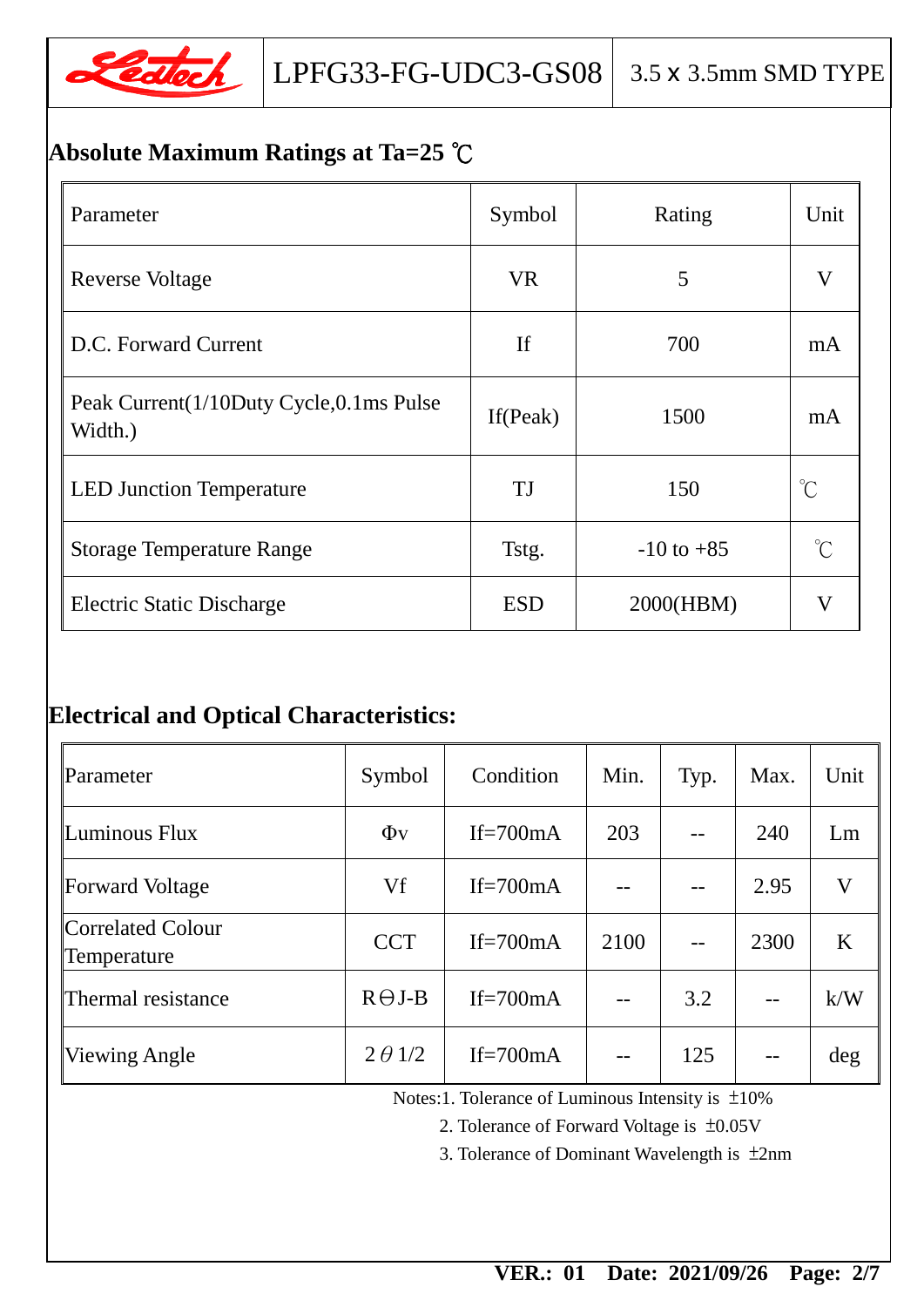

LPFG33-FG-UDC3-GS08  $\vert$  3.5 x 3.5mm SMD TYPE

## **Color Bin Structure**

CIE Chromaticity Diagram (Warm White), T<sub>j</sub>=85°C, I<sub>F</sub>=700mA



| <b>BIN</b> | <b>RANK</b> |        |        |        |        |
|------------|-------------|--------|--------|--------|--------|
| KA         | X           | 0.5022 | 0.4898 | 0.5018 | 0.5152 |
|            | Y           | 0.4343 | 0.4155 | 0.4153 | 0.4338 |
| <b>KB</b>  | X           | 0.5152 | 0.5018 | 0.5143 | 0.5282 |
|            | Y           | 0.4338 | 0.4153 | 0.4151 | 0.4333 |
| KC         | X           | 0.5018 | 0.4889 | 0.5003 | 0.5143 |
|            | Y           | 0.4153 | 0.3967 | 0.3968 | 0.4151 |
| <b>KD</b>  | X           | 0.4898 | 0.4774 | 0.4889 | 0.5018 |
|            | Y           | 0.4155 | 0.3966 | 0.3967 | 0.4153 |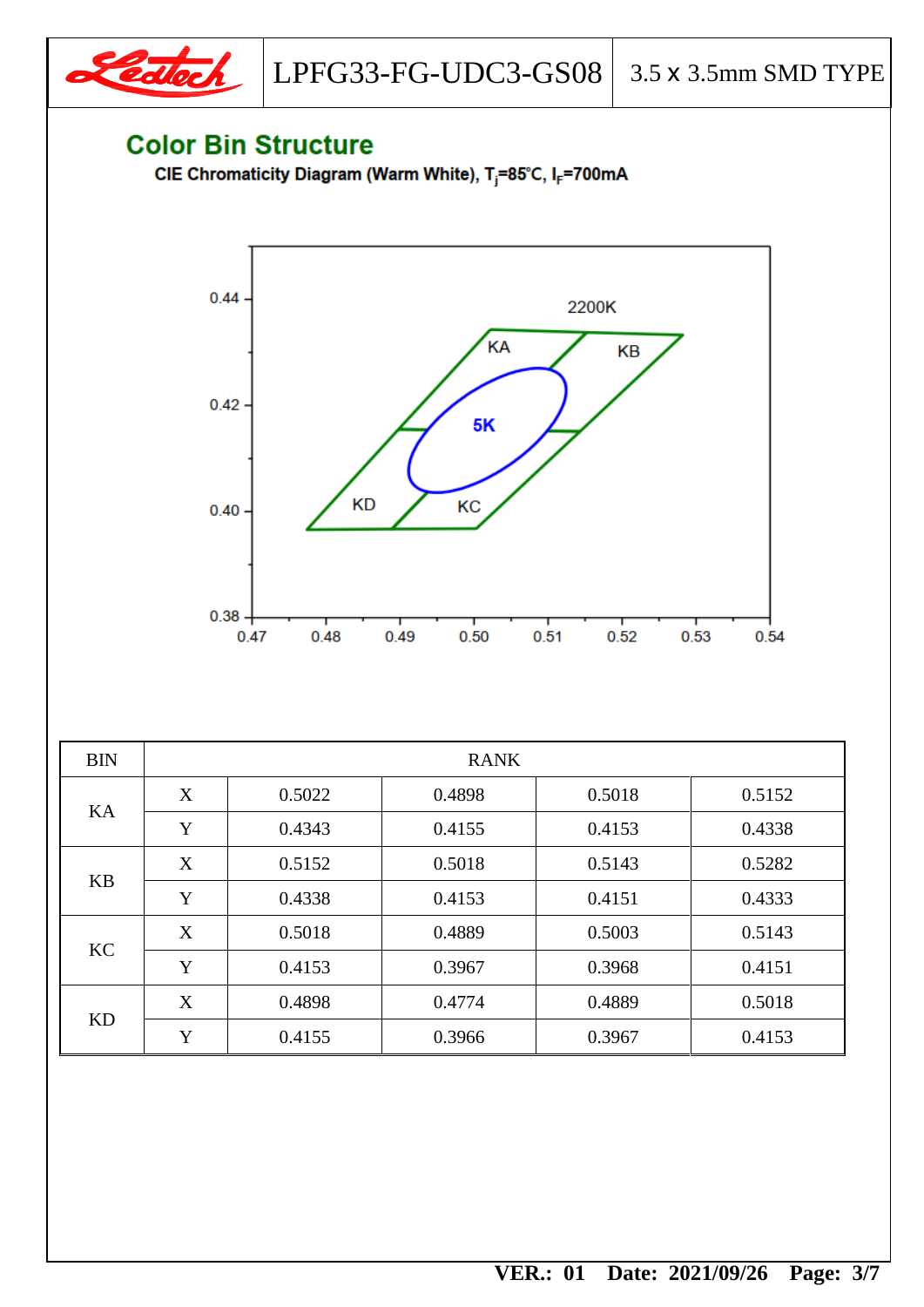

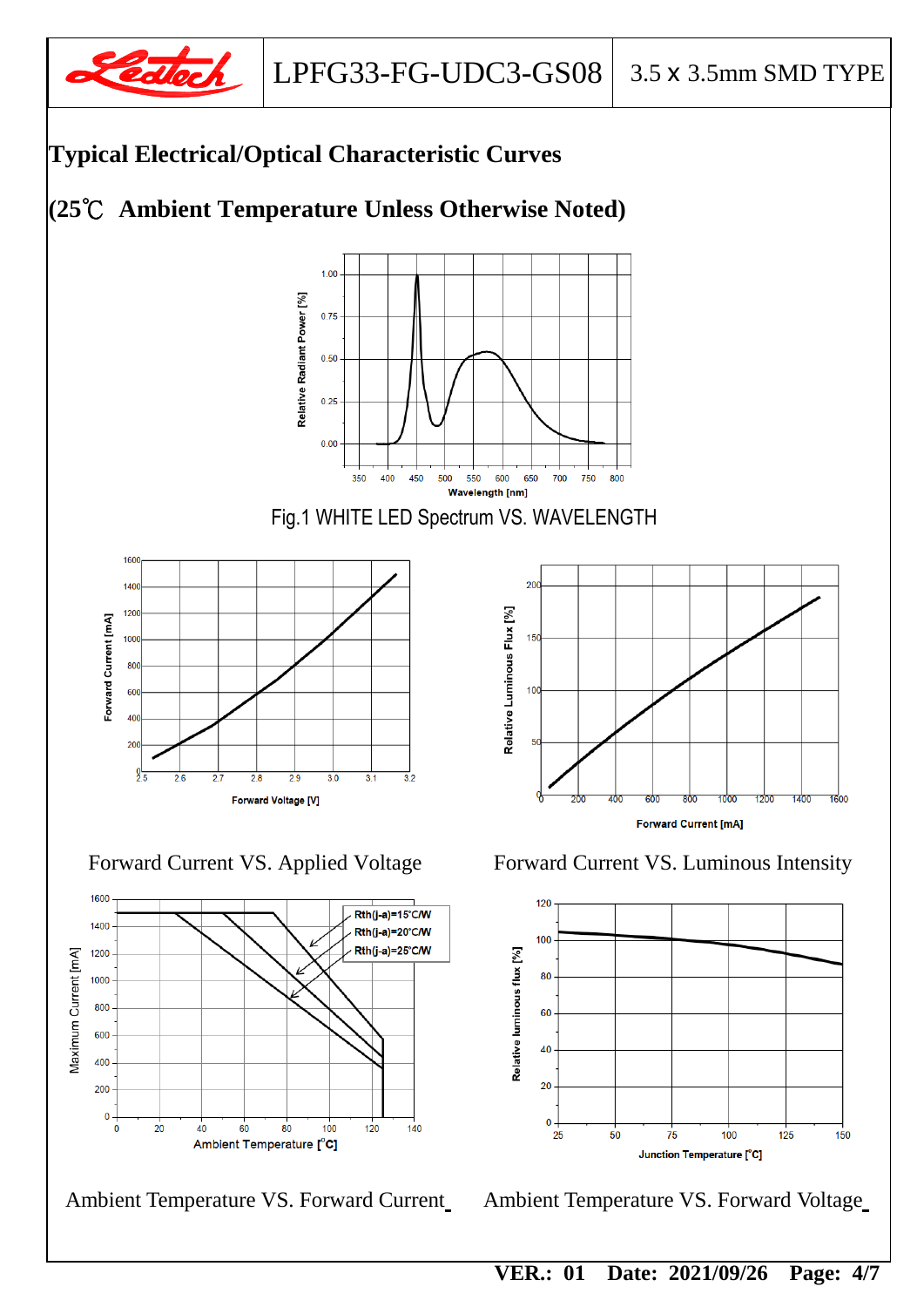

#### Reflow Temp/Time:



#### **[ Recommended soldering pad design ]**

**Use the following conditions shown in the figure.**



Recommended PCB Solder Pad



Recommended Stencil Pattern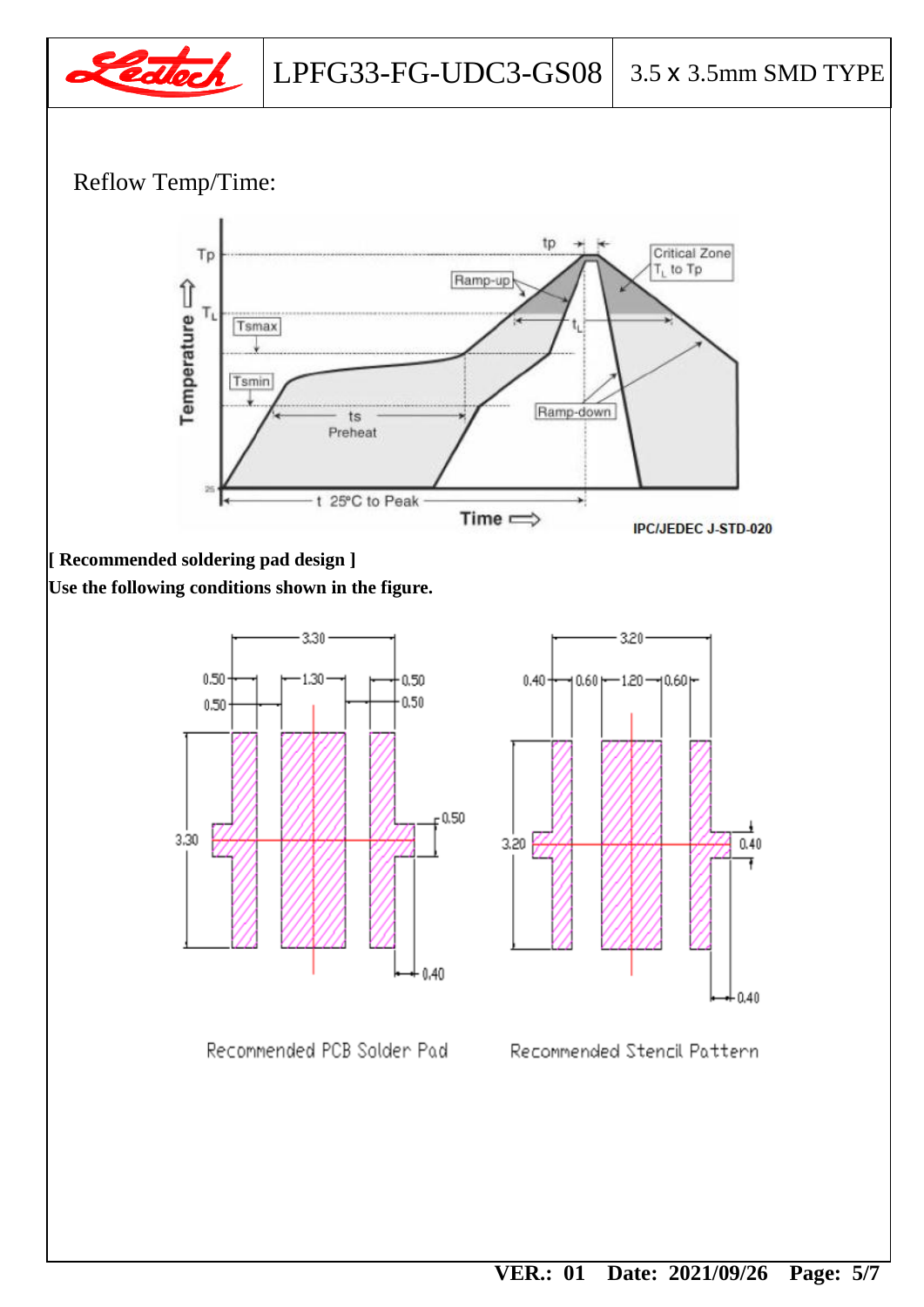

#### **Sulfur-sensitive**

- **There is silver-plated metal part on the inner/outer side of the outer package. If exposed to the condition with corrosive gas, the silver plating surface may go bad, which will affect soldering strength and optical properties. Therefore, after opening it must be kept in a sealed container, etc.**
- **Materials contain sulfur component (gasket, adhesive, etc.) may have bad effects on the surface of the coating, so please do not use such materials in the product.**
- **In cardboard boxes and rubber, even in the atmosphere may contain minute amount of corrosive gases; In addition, the resin material may also contain halogen which has a bad effect on the surface of the coating.**
- **Even if the soldering installation and product assembly finished, by the effect of corrosive gas generated by relative materials of LED and external injected, the coating surface may go bad, so it is necessary to design the product taking into account the above factors.**
- **If requires, it is best to use a silicone washer, but be aware that low molecular silicone may cause the product poor contact.**
- **Keep the product in location where has less temperature change, because moisture condensation would be generated under a condition of strong temperature change.**

#### **DISCLAIMER**

- **1. Our department reserves the right(s) on the adjustment of product material mix for the specification.**
- **2.The product meets our department published specification for a period of twelve (12) months from date of shipment.**
- **3.The graphs shown in this datasheet are representing typical data only and do not show guaranteed values.**
- **4.When using this product, please observe the absolute maximum ratings and the instructions for using outlined in these specification sheets. Our department assumes no responsibility for any damage resulting from the use of the product which does not comply with the absolute maximum ratings and the instructions included in these specification sheets.**
- **5.These specification sheets include materials protected under copyright of our department. Reproduction in any form is prohibited without obtaining our department's prior consent.**
- **6.This product is not intended to be used for military, aircraft, automotive, medical, life sustaining or life saving applications or any other application which can result in human injury or death.**